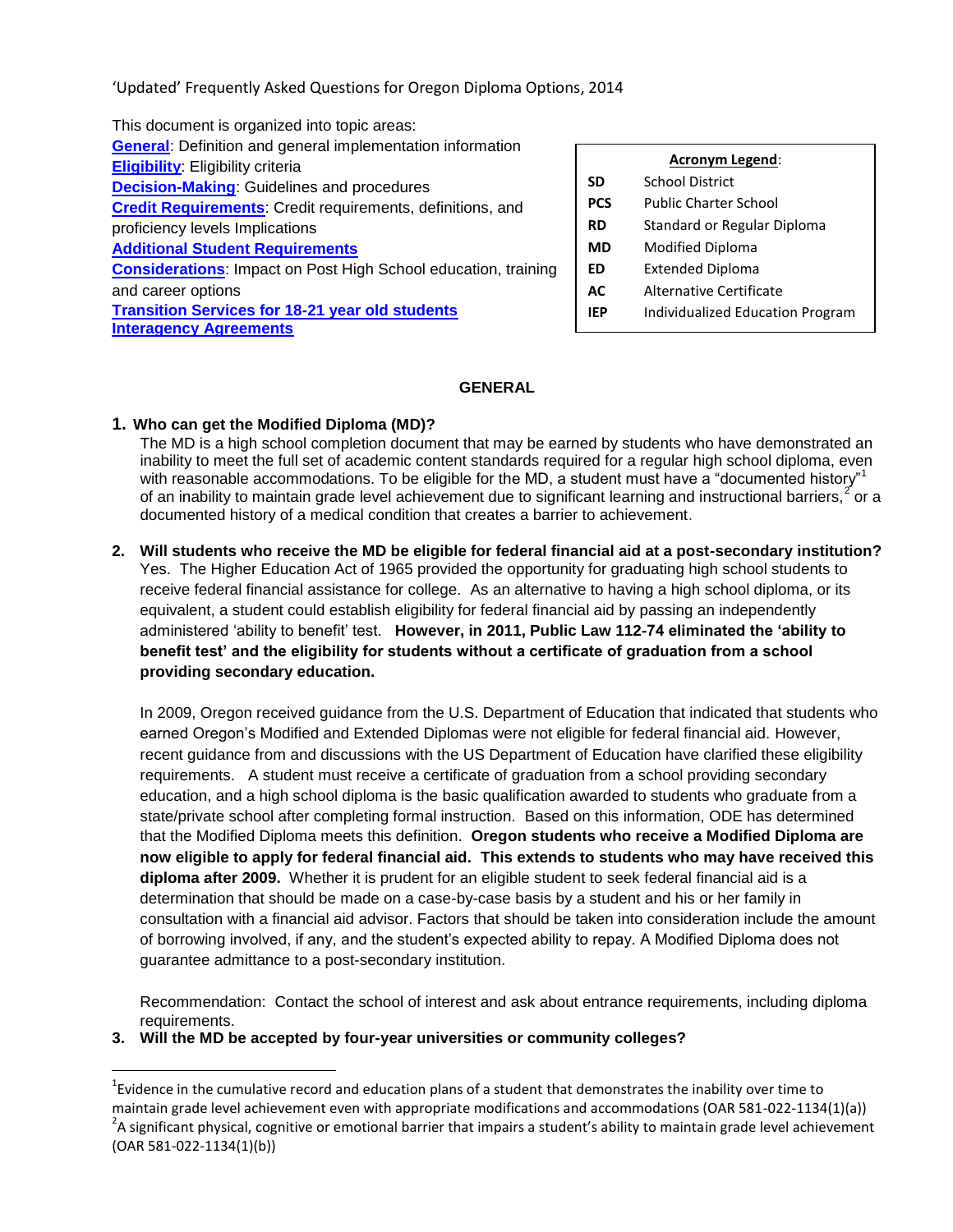exam, but those courses do not count toward college credit. Most four-year universities do not accept the MD for admission purposes. An appeal may be considered by some universities. Community college courses are available to students who have the MD. At the community college level, all non-transfer entering freshmen are required to take a placement exam that indicates a student's current level of performance in reading, language arts (comprehension and writing) and mathematics. Community colleges offer remedial courses for students who do not pass the placement

# **4. Will the MD be accepted by the military?**

 recruiters to determine if the MD is currently being accepted. All branches of the service have minimum Some branches of the military may accept the MD. Acceptance depends on the current needs of the military; however, criteria may change frequently. Students and their parents should check with military scores required for entry on a placement test called the Armed Services Vocational Aptitude Battery (ASVAB).

# **5. Who can get the Extended Diploma (ED)?**

 The ED is a high school completion document that may be earned by students who have demonstrated the history of an inability to maintain grade level achievement due to significant learning and instructional inability to meet the full set of academic content standards required for a high school diploma or the MD, even with reasonable accommodations. To be eligible for the ED, a student must have a documented barriers, or have a documented history of a medical condition that creates a barrier to achievement; and participate in an alternate assessment beginning no later than grade six and lasting for two or more assessment cycles; or have a serious illness or injury that occurs after grade eight, that changes the student's ability to participate in grade level activities and that results in the student participating in alternate assessments. **OAR 581-022-1133 (5)** 

# **6. Who can get the Alternative Certificate (AC)?**

 The AC is a high school completion document that may be earned by a student who does not satisfy the requirements for the high school diploma, MD or ED. To be eligible for an AC, a student must have met the criteria requirements as specified in district school board policies.

## **7. Why would a student earn the MD or ED instead of a regular high school diploma?**

 MD requires 24 units of credit. The ED requires 12 units of credit. Credits for the MD or ED may be earned A student may not be able to meet the full set of academic content standards, even with reasonable accommodations but may be able to fulfill all requirements for the MD or ED as described in state Rule. The through modified courses, regular education courses (with or without accommodations or modifications), credit by proficiency, or a combination of the above.

## **8. When did the OARs for the original MD, ED and AC go into effect?**

 SDs and PCSs were first required to make the MD and AC available to students during the 2008-2009 school year (*ORS 329.451)* 

Revisions to OAR 581-022-1134 MD and OAR 581-022-1135 AC were adopted by the State Board of Education on December 4, 2009 and revised on January 20, 2012. All students enrolling in the 9th grade for the first time on or after July 1, 2007 must meet all the state's criteria for the MD and the SD's criteria for the AC.

or the unit of credit requirements specified by the SD or PCS for the MD when the student entered  $9<sup>th</sup>$ award the MD based on the units of credit described in the SD's policies and procedures for the MD, <u>or</u> the chatal procedures for the MD, or the However, if a student entered 9th grade prior to July 1, 2007, the student's school team shall decide whether the student must meet the unit of credit requirements in OAR 581-022-1134(5) to receive the MD grade. For students first enrolled in the 9th grade prior to July 2007, the student's team may decide to state's units of credits.

SDs and PCSs were first required to make the ED available to students during the 2009-2010 school year.

- Changes in the statute went into effect on July 1, 2013.
- Revisions to OAR 581-022-1133 Extended Diploma were adopted by the 'state Board of Education in the fall of 2014.
- However, SD and PCS are responsible for the changes as of July 1, 2013.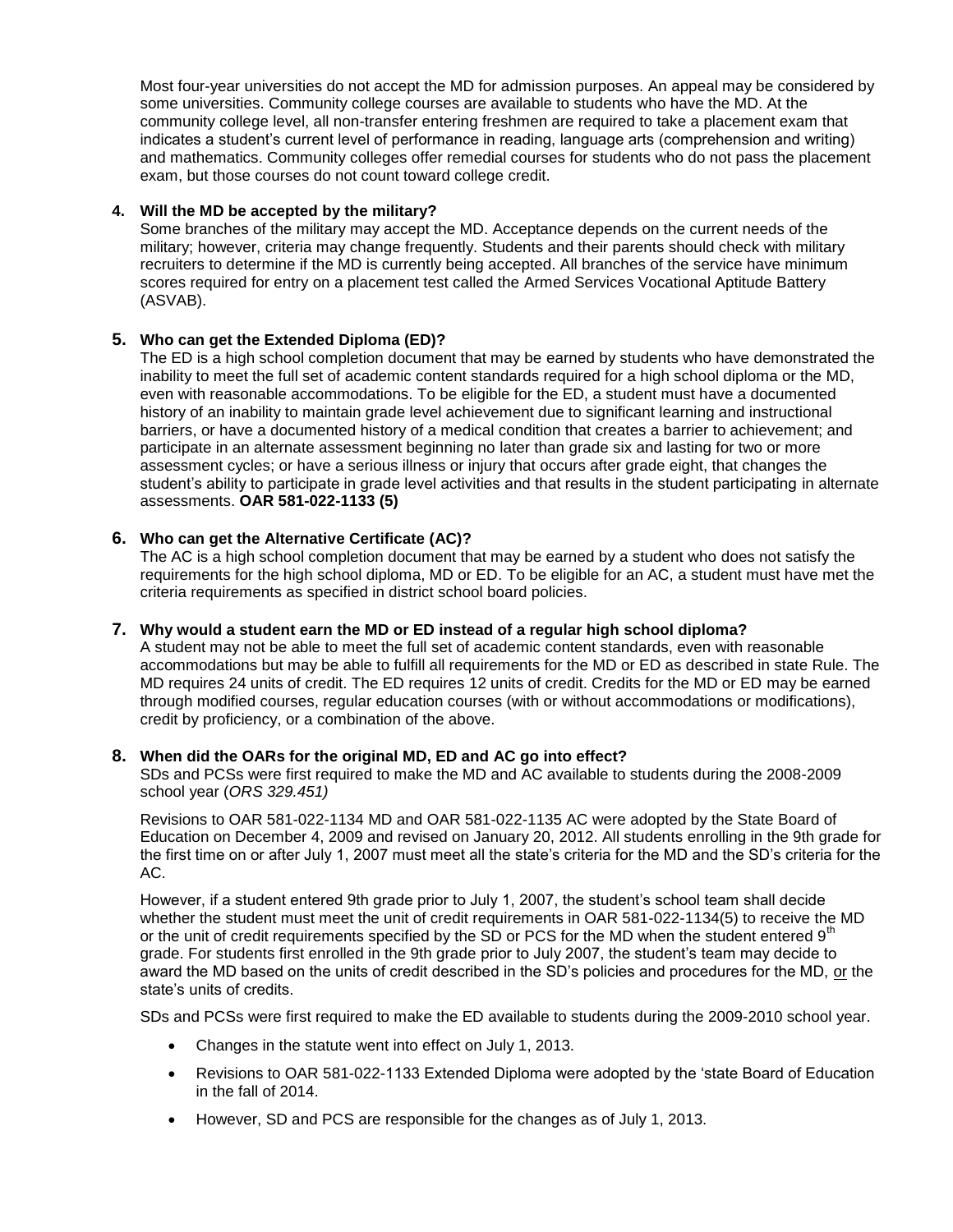# **9. When do the revisions to the OARs for MD, ED, and AC that include the Laws from HB 2283 and HB 2285 apply?**

 The changes in the Statute went into effect on July 1, 2011. The State Board of Education adopted the OARs to reflect the changes in Statute on January 20, 2012. However, SDs and PCSs were responsible for the changes as of **July 1, 2011**.

# **10. When is a student considered to be "first enrolled in the 9th grade"?**

 The definition of the high school entry year is the first school year in which the student first attended any high school grade in the United States or elsewhere. For most students, this is their first year as a ninth grader.

# **11. Do all modified courses have to be taught by highly qualified teachers?**

 According to the Elementary and Secondary Education Act (ESEA), teachers of core academic subjects are required to be highly qualified. Core academic subjects include reading, language arts, mathematics, sciences, foreign languages, civics and government, economics, arts (visual arts, music and drama), history, and geography. A teacher who does not teach a core academic subject is not required to meet the requirements specified in ESEA. For updated information check: <http://www.ode.state.or.us/search/page/?id=2219>

- Yes, a student receiving the MD, ED or AC shall be offered the option of participating in the high school graduation ceremony with the members of their class receiving a high school diploma. **12. Can a student earning the MD, ED or AC participate in the high school graduation ceremony?**
- **13. In order for students to achieve a high school diploma, the MD, ED, or AC, is a SD or PCS required to provide on-site access to appropriate resources at each high school in the SD or at the PCS? Does this include alternative schools and other educational environments for district-placed students?**

 Yes, a SD is required to provide on-site access to appropriate resources to achieve a high school diploma, the MD, ED or AC at **EACH** high school in the SD or at the PCS. However, if a student has already earned the MD, ED or AC, services may be provided at a location determined by the SD.

 by the district. The SD responsible for these services is required to follow the Statutes and Rules, for all enrolled students, including those in alternative education, public virtual schools and students placed in homebound services

## **14. Does the district have the flexibility to change the names of the MD and the ED?**

 Legislature has indicated its intent to have statewide uniformity for high school diplomas. No, ORS 329.451 states that SDs and PCSs must offer the MD and ED. Furthermore, the Oregon

SDs must offer the AC and may use alternative names for the certificate. However districts may not name that certificate a diploma. A SD or PCS may have policy for multiple ACs.

# **15. What do SDs and PCSs need to know about required consents for diploma options?**

Consent to award a diploma option: A SD or PCS may award the MD, ED or AC to a student only upon the *minor student*. A district or school **must** receive the consent in writing and during the school year in which the MD or ED is awarded. consent of the parent or guardian of the student *or upon the consent of the adult student or emancipated* 

A "parent" means one or more of the following persons:

- A biological or adoptive parent of the child;
- A foster parent of the child;
- A legal guardian, other than a state agency;
- An individual acting in the place of a biological or adoptive parent (including a grandparent, stepparent, or other relative) with whom the child lives, or an individual who is legally responsible for the child's welfare; or

A surrogate parent who has been appointed in accordance with OAR 581-015-2320.

The SD should document the receipt of written consent and place the consent in the student's file.

# **16. If the parent of a student who is under 18 refuses to sign for the MD, ED, or AC, must the student continue to work toward a regular diploma?**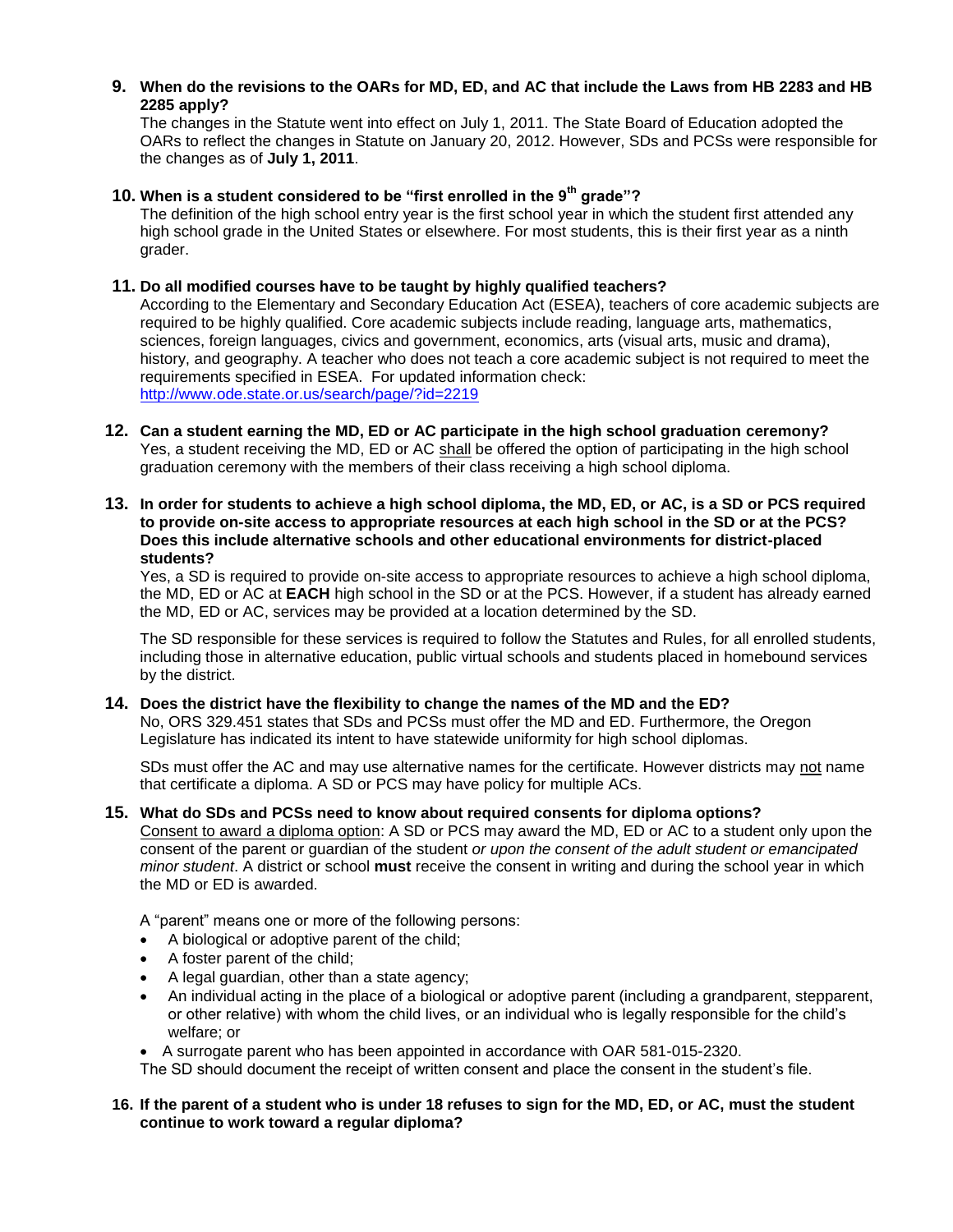student) and the educational rights transfer, the student is then responsible for giving consent for the Yes, the student would continue to work toward a regular diploma. However, when a student turns 18 (adult diploma options. The adult student may ask another adult to be his or her surrogate; however, the student can revoke that surrogate permission at any time. If the student is under guardianship, the guardian must give consent.

# **17. What consents related to the MD, ED or AC are necessary?**

Consent to complete requirements in less than 4 yrs: A student may complete the requirements for the MD, ED or AC in less than four years if the parent/guardian or adult student gives consent.

Each SD must provide the number of consents obtained to the State Superintendent of Public Instruction each year.

 student of the SD's duty to comply with the total number of hours. The SD cannot unilaterally decrease the total number of hours of instruction and services. The SD must obtain a signed acknowledgement from the Consent to reduce the total number of hours: If the IEP team reduces the number of hours of instruction and services provided to the student, the SD must annually and in writing, inform the parent/guardian or adult parent/guardian or adult student that they received the information.

# **18. What notifications related to the MD, ED or AC are required?**

 been established and then annually, SDs and PCS are required to provide annually information to the Availability of the diploma options: Beginning in grade five or beginning after a documented history has parents or guardians of a student taking an alternate assessment who has the documented history, about the availability of a MD, ED, and AC and the requirements for each of these options.

Upon modification of a course: The SD or PCS shall inform the student and parent of the student if the courses in grades 9-12 have been modified for an individual student.

Reducing the total number of hours: If the IEP team reduces the number of hours of instruction and services provided to the student,

- the SD must inform the parent of the student in writing annually of the SD's duty to comply with the total number of 990 hours;
- the SD cannot unilaterally decrease the total number of hours of instruction and services; and
- the SD must obtain a signed acknowledgement from the parent of the student that they received the information.

If the student is over 18 and the educational rights have transferred to the student, then the SD must address the letter to the student and copy the parents.

## **or AC? 19. Can a student continue working toward another completion document after they receive the MD, ED**

Yes. Special education students may continue to attend their regular high school beyond the normal four years until such time as they either receive a regular high school diploma or reach the age of 21. Regular education students may attend up to the age of 19 unless SD policy allows students to continue after that age.

## **20. Can a student earn the MD, ED or AC in less than 4 years?**

Yes, a student may complete the requirements for the MD, ED or AC in less than four years if the parent or adult student gives consent. This regulation does not apply to a regular diploma.

The consent must be written and state:

- The parent or adult student is waiving the 4 year or until age 21 criteria to complete the requirements for the MD, ED or AC.
- A copy of the consent must be sent to the district superintendent.
- Each SD must annually provide the number of consents to the State Superintendent.

Consent may not be used to allow a student to satisfy the requirements of the MD, ED, or AC in less than 3 years.

## **21. For the MD only, when does a SD or PCS need to admit a general education student and how long is the district required to provide services?**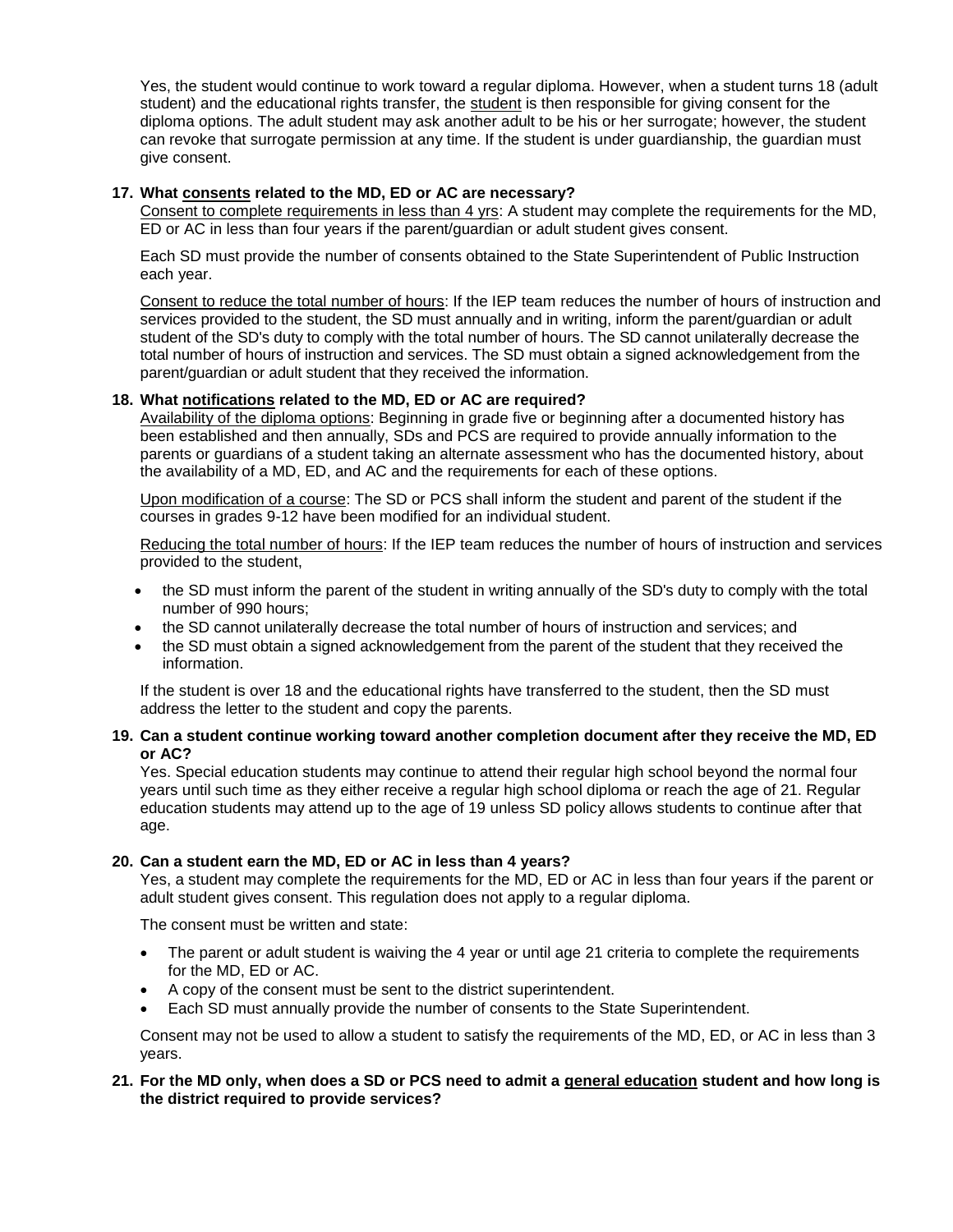A district school board is required to admit all persons between the ages of 5 and 19 who reside within the SD. A person whose 19th birthday occurs during the school year shall continue to be eligible for services for the remainder of the school year *(ORS 339.115 Admission of students*)

#### **22. When should an IEP team discuss diploma options?**

An IEP Team or School Team should start discussing diploma expectations with the parent and student early in the student's academic career.

SDs and PCSs are required to annually provide information to the parents the availability of the MD and ED and the requirements for the MD and the ED.

 the 6th grade and no later than 2 years before the student's anticipated exit from high school. However, a student's school team may formally decide to revise the MD decision. A student's school team must decide that a student should work toward the MD no earlier than the end of

 A student's school team may decide that a student who was not previously working towards the MD should work toward the MD when a student is less than 2 years from their anticipated exit from high school if the documented history of the student has changed.

## **23. Can an IEP Team or school team change the decision as to what diploma option the student will be working toward?**

 Yes, an IEP or school team may change the decision as to what diploma option a student will work toward. associated with the new diploma type. A team may determine that a student working toward a more The team may determine at any time that the student should work toward a more rigorous option (e.g., change from modified to regular or extended to modified) as long as the student meets any criteria rigorous option should pursue a less rigorous option (e.g., change from regular to modified or modified to extended) only if the student meets the eligibility criteria for that option.

#### **24. How does the IEP team establish that a student who has entered from out of state needs to be working toward a modified diploma?**

The IEP team can make the determination if the student is eligible for the MD and documented evidence exists that the student cannot maintain grade level achievement.

#### **25. For the MD, does the district implement the plan 2 years before the student's expected graduation date?**

 the student will work toward the MD. A school team must decide no later than 2 years before the student's anticipated exit from high school, if

 shall decide that a student should work toward a modified diploma no earlier than the end of the 6th grade *OAR 581-022-1134(4)(c)* Except as provided in **subsection (e)** of this section, a student's school team and no later than 2 years before the student's anticipated exit from high school.

 school team may revise their decision, **at any time**, and allow the student to work toward the MD. The However, if a student is working toward a regular diploma and the IEP team or school team decides circumstances have changed for the student in the last two years of high school, then the IEP Team or circumstances necessitating this change should be documented.

*OAR 581-022-1134(4)(e*) A student's school team may formally decide to revise a modified diploma decision.

 The reverse is also true. If the student is working toward the MD and the IEP team or the school team decides the student can be successful at working toward a regular diploma, then the Team should document the reasons for the change and allow the student to work toward a regular diploma. Remember, to receive a regular diploma all credits must be taken under standard conditions without modifications. In these situations, the student may have to re-take and pass courses that were previously taken under modified conditions.

 *OAR 581-022-1134(3)(b)* A SD or PCS may not deny a student who has the documented history described than a modified diploma for the sole reason that the student has the documented history. in paragraph (a) of this subsection the opportunity to pursue a diploma with more stringent requirements

# **26. Does each Public Charter School (PCS) have to provide all diploma options and their requirements?**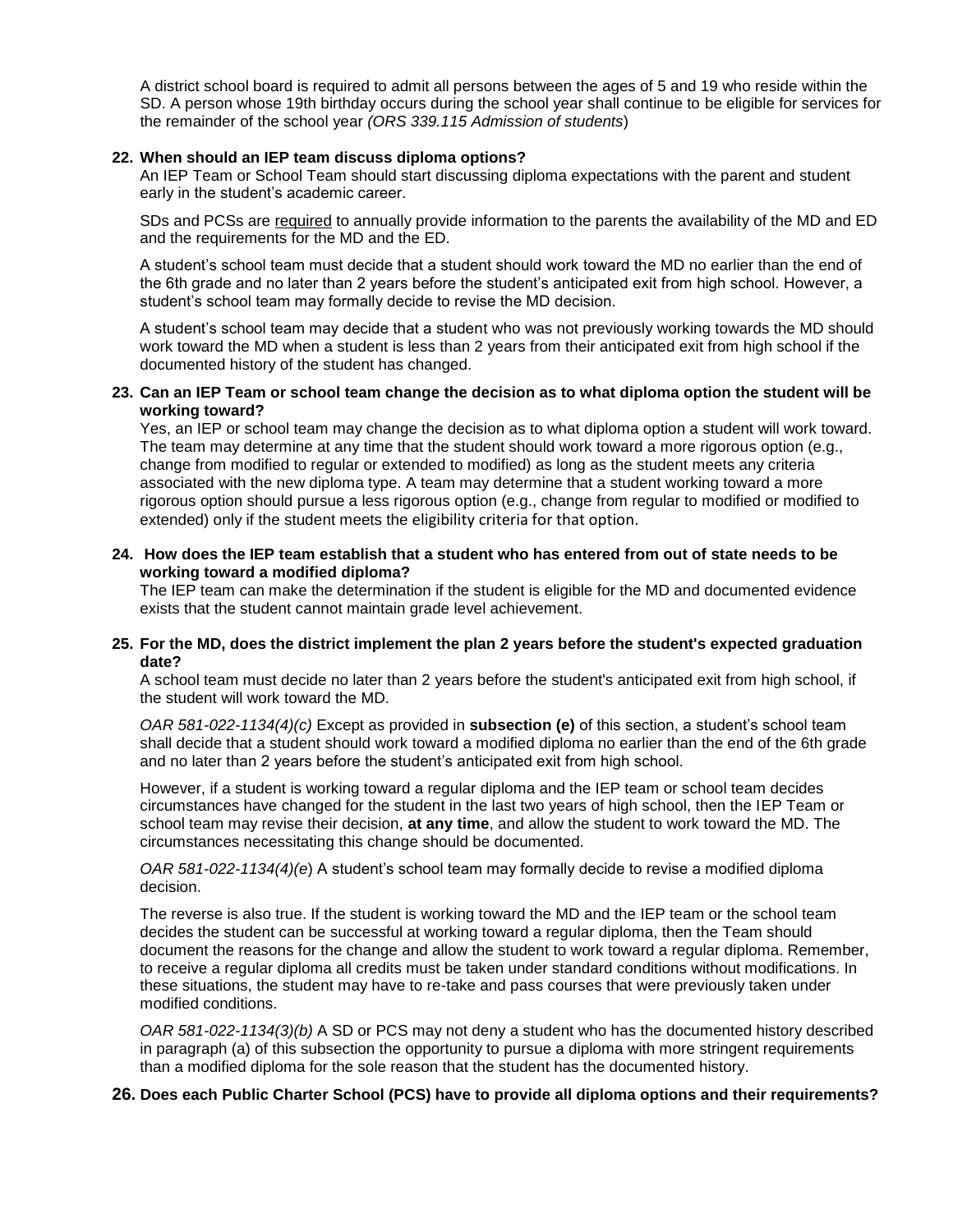022-1133) and an alternative certificate (OAR 581-022-1135). Yes. PCSs must ensure that students have access to the appropriate resources to achieve a regular diploma (OAR 581-022-11300), a modified diploma (OAR 581-022-1134), an extended diploma (OAR 581-

# **ELIGIBILITY**

#### **27. Can the MD be earned by either a student with disabilities or a regular education student?**

Yes, the MD can be earned by either a student eligible for special education or a regular education student, as long as the student meets the eligibility requirements of the MD.

*OAR 581-022-1134(3)(a) Except as provided in paragraph (c) or (d) of this section, a SD or PCS shall grant eligibility for a modified diploma to a student who has:* 

*(A) A documented history of an inability to maintain grade level achievement due to significant learning and instructional barriers; or* 

*(B) A documented history of a medical condition that creates a barrier to achievement.* 

## **28. Are students who are not eligible for special education, but receive the MD, still eligible for post high school transition services?**

 they received the MD. However, the district may allow a regular education student to access those services. School Districts and PCS are not required to provide transition services to a regular education student after

 they either receive a regular high school diploma or reach the age of 21. Special education students may continue to receive services beyond the normal four years until such time as

#### **29. Who is NOT eligible to earn the MD?**

 this option if the significant learning and instructional barriers are **due** to the use of illegal drugs or alcohol. Students who are currently engaged in the use of illegal drugs or alcohol are excluded from consideration of

#### **30. Does a SD and PCS with the MD student working on transition services need to comply with the 990 hours/year?**

Yes. An IDEA eligible student who receives the MD, ED or AC must have access to instructional hours, hours of transition services and hours of other services that are designed to:

- $\bullet$ Meet the unique needs of the student; and
- When added together, will provide a total number of hours of instruction and services to the student that equals at least the total number of instructional hours that is required to be provided to students who are attending a public high school (990 hours/year).

The SD responsible for these services, is required to follow the Statutes and Rules, for all enrolled students, including those in alternative education, public virtual schools and students placed in homebound services by the district.

## **31. What is "documented history"? (Eligibility Criteria)**

Documented history is evidence in the cumulative record and education plans of a student that demonstrates the inability over time to maintain grade level achievement even with appropriate modifications and accommodations.

## **32. What is an "instructional barrier"? (Eligibility Criteria)**

An instructional barrier is a significant physical, cognitive or emotional barrier that impairs a student's ability to maintain grade level achievement.

#### **33. What is an example of an instructional barrier or significant learning barrier?**

**a) Instructional Barrier:** Intermittent panic attacks that prevent the student from attending and participating in school on a regular basis and responding to instruction without significant modifications.

 **b) Instructional Barrier:** The level of comprehension, either concrete or abstract. A student who functions achievement, particularly in math and science, unless content were presented concretely, even with intense on a concrete level and is unable to comprehend the abstract would not be able to maintain grade level instruction.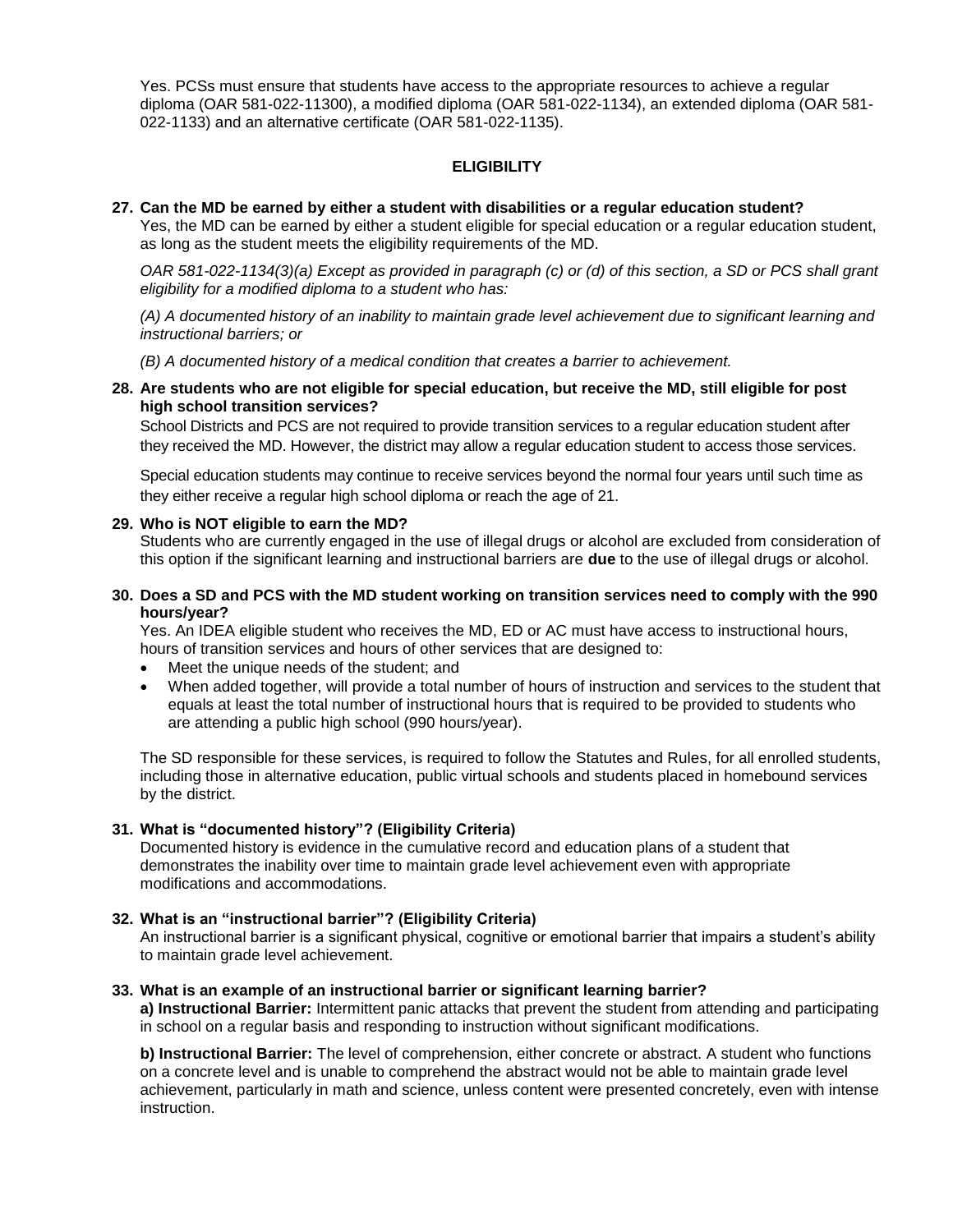succeed beyond a certain grade level even with a variety of accommodations and modifications and intense **c) Significant Learning Barrier:** A specific learning disability in math that would not allow the student to instructional opportunities.

**34. Does a regular education student who can't pass the Oregon Assessment of Knowledge and Skills (OAKS) or Smarter Balanced test, but demonstrates proficiency in certain essential skills through an approved local option automatically become eligible for the MD?** 

No. Failure to meet the requirements for a regular high school diploma does not automatically make the student eligible for the MD. Students must meet the full set of eligibility criteria in order to receive the MD, including having a documented history of the inability to maintain grade level achievement due to significant learning and instructional barriers, or a documented history of a medical condition that creates a barrier to achievement.

## **35. Must all the courses be modified for the MD?**

No. Students may earn units of credit through regular education courses (with or without accommodations), modified courses or a combination of regular and modified courses. When one or more courses that contain substantial academic content are modified, those courses may count toward the MD but do not count toward a regular diploma.

#### **36. What is a modified curriculum?**

 The level of modification is determined by the school district. Modifications are made to assist students in requirements for a consumer math course or completing a basic math course on the  $6<sup>th</sup>$  grade level. The meeting academic standards. For one student, it may mean algebra with modifications that would allow the student to meet part of the algebra standards. For another student, it may mean completing all the purpose is to push the student to work towards their potential while providing them with any accommodations and/or modifications they require to do so.

# **CREDIT REQUIREMENTS**

| Academic<br><b>Subject</b>                                                      | <b>Credits Required for Graduation</b><br>with the Modified Diploma | <b>Credits Required for Graduation</b><br>with the Oregon Diploma |
|---------------------------------------------------------------------------------|---------------------------------------------------------------------|-------------------------------------------------------------------|
| English/Language Arts                                                           | $3^3$                                                               |                                                                   |
| <b>Mathematics</b>                                                              | 2                                                                   | 3                                                                 |
| Science                                                                         | 2                                                                   | 3                                                                 |
| Social Sciences <sup>4</sup>                                                    | 2                                                                   | 3                                                                 |
| <b>Physical Education</b>                                                       |                                                                     |                                                                   |
| Health                                                                          |                                                                     |                                                                   |
| Second Languages/ The Arts/Career<br>and Technical Education (CTE) <sup>5</sup> |                                                                     | 3                                                                 |
| Electives <sup>6</sup>                                                          | 12                                                                  | 6                                                                 |
| <b>TOTAL CREDITS</b>                                                            | 24                                                                  | 24                                                                |

# <span id="page-6-0"></span>**37. How do the credit requirements vary for the MD as compared to a regular diploma?**

## **38. Is there a specific level of proficiency in math or other core courses that the student needs to acquire or just the required number of credits?**

<sup>3</sup> Students shall have access to literacy instruction until the completion of school.

<sup>4</sup> S**ocial Sciences** may include history, civics, geography and economics (including personal finance).

<sup>5</sup> Second Languages/The Arts/Career and Technical Education (CTE) units may be earned in any one or a combination of courses.

 standards aligned to the appropriate grade level academic content standards. These credits may include: (A) Additional core credits; (B) Career and Technical Education; (C) Electives; and (D) Career development. <sup>6</sup> School districts and public charter schools shall be flexible in awarding the remaining 12 units of credit. The credits must meet the needs of the individual student as specified in the **education plan** of the student with the expectations and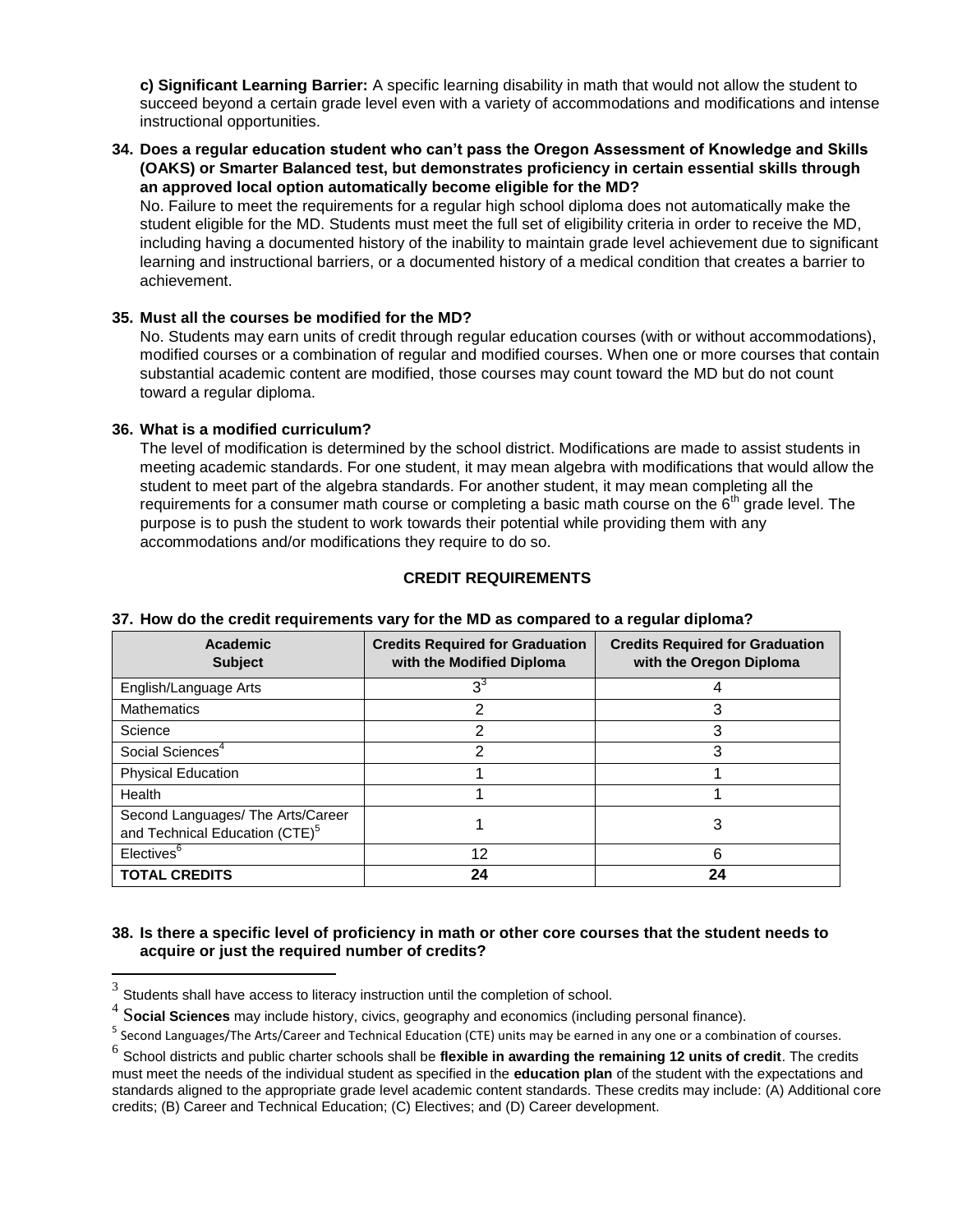No, for the MD or ED, the student would not have to reach a specific level of proficiency. Credit could be earned in such courses as consumer math, business math or basic math. Credit could also be earned in courses at a higher level of proficiency, but with significant modifications.

# **39. What are the graduation requirements for students receiving the MD?**

 in OAR 581-022-1134), and demonstrate proficiency in the required Essential Skills (as described in OAR Students are required to earn 24 credits, complete the Personalized Learning Requirements (as described 581-022-0615).

## **40. What are the graduation requirements for students receiving the ED?**

 Students are required to earn 12 credits, complete the Personalized Learning Requirements (as described in OAR 581-022-1133), and demonstrate proficiency in the required Essential Skills (as described in OAR 581-022-0615).

# **41. What are the graduation requirements for students receiving the ED?**

While in grade nine through completion of high school, students working toward the ED must complete 12 credits, which may not include more than six credits earned in a self-contained special education classroom and must include:

- Two credits of mathematics;
- Two credits of English;
- Two credits of science;
- Three credits of history, geography, economics or civics;
- One credit of health;
- One credit of physical education; and
- One credit of the arts or a second language.

## **42. What are the rules for credit for the MD?**

To receive a modified diploma a student must earn 24 credits between grade 9 and the end of their high school career, with at least 12 of those credits to include:

- English Language Arts -- 3;
- Mathematics -- 2;
- Science -- 2;
- - 2; Social Sciences (which may include history, civics, geography and economics, including personal finance) -
- Health Education -- 1;
- Physical Education -- 1; and
- combination) -- 1. Career Technical Education, the Arts or Second Languages (units may be earned in any one or a

The 12 remaining credits may include:

- Additional core credits:
- Professional technical education:
- Electives; or
- Career development

Students may earn units of credit through:

- Regular education with or without accommodations or modifications;
- Modified courses: or
- Demonstrating proficiency through classroom work or documentation of learning experiences outside of school, or through a combination.

A SD or PCS may not require a student to earn more than 24 credits to receive a modified diploma.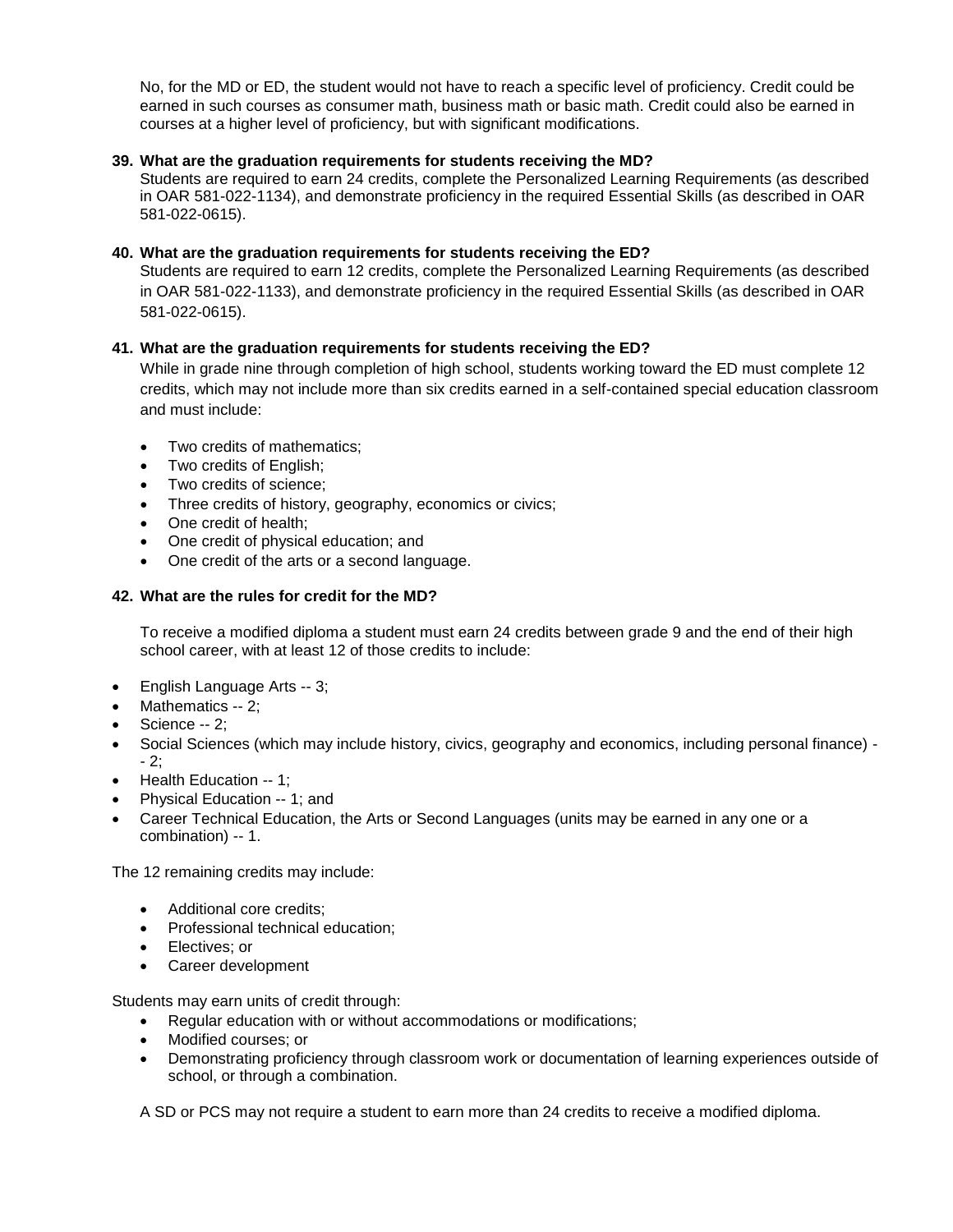## **43. What are the parameters for a student on the MD completing senior projects? Are they expected to do so with modifications?**

Students working toward the MD must complete the Personalized Learning Requirements (Education Plan and Profile, Extended Application), and the Essential Skills. However, any of these components may be with accommodations and modifications.

 Students working toward an ED or AC are not required to complete the Personalized Learning Requirements or Essential Skills.

**44. If a student changes from MD to RD, does the student have to re-take modified classes to have them count?** 

Yes, all credit toward a regular diploma must be taken under standard conditions.

## **45. What is Career Development, which is included in the list of 12 remaining credits required for the MD?**

 student with disabilities, career development would include transition services and the course of study the student would pursue in order to achieve his or her post-secondary goal. Career Development as used in the MD rule aligns with *OAR 581-022-1510 Comprehensive Guidance and Counseling*. Career Development could be any coursework, including working in a career center or other career exploration work that would assist the student in preparing for the career of his/her choice. For a

#### **46. What are "Additional Core classes" which are included in the list of 12 remaining credits required for the MD?**

Additional core are classes in English/Language Arts, Mathematics, Science, and Social Sciences.

**47. Can we apply credits of Co-Operative Work Experience completed during the summer towards the 12 Elective Credits for a student on the MD?** 

 This will be determined by the SD's policy regarding credit for work experience, including Co-Operative work experience.

## **48. What is the minimum number of modified courses that a student can take that would still qualify the student to earn a standard diploma?**

There is no minimum number of modified courses. A student may take as many modified courses as are appropriate; however, modified courses cannot be used for any of the 24 credits for the standard diploma. Only those courses taken under standard conditions, without modifications, can be counted toward the standard diploma.

For example, the student may take algebra for the first time in his/her freshman year under modified conditions and the course will not count toward a standard diploma. However, the student may retake the course under standard conditions, without any modifications, and the second algebra course would count towards a regular diploma. NOTE: Taking the original algebra course with modifications does not automatically require a student to work toward the MD. If a student has successfully completed the requirements for a regular diploma, the SD must award the regular diploma to the student.

# **ADDITIONAL STUDENT REQUIREMENTS**

# <span id="page-8-0"></span>**49. Are students working toward the MD required to complete the Plan and Profile and Extended Application and the Career related Learning Experiences?**

Yes. Each student is expected to:

- **1.** Develop an **education plan** and build an **education profile;**
- **2.** Be aware of the option to earn **credit for proficiency;**
- 3. Build a collection of evidence (or include evidence in an existing collection) to demonstrate **extended application** of the standards; and
- 4. Demonstrate proficiency in essential skills before they are awarded the MD (OAR 581-022-0615).

## 50. **What are the required Essential Skills?**

For students first enrolled in Grade 9 in 2010-2011 or later, three of the Essential Skills are graduation requirements:

- 1. Read and comprehend a variety of text
- 2. Write clearly and accurately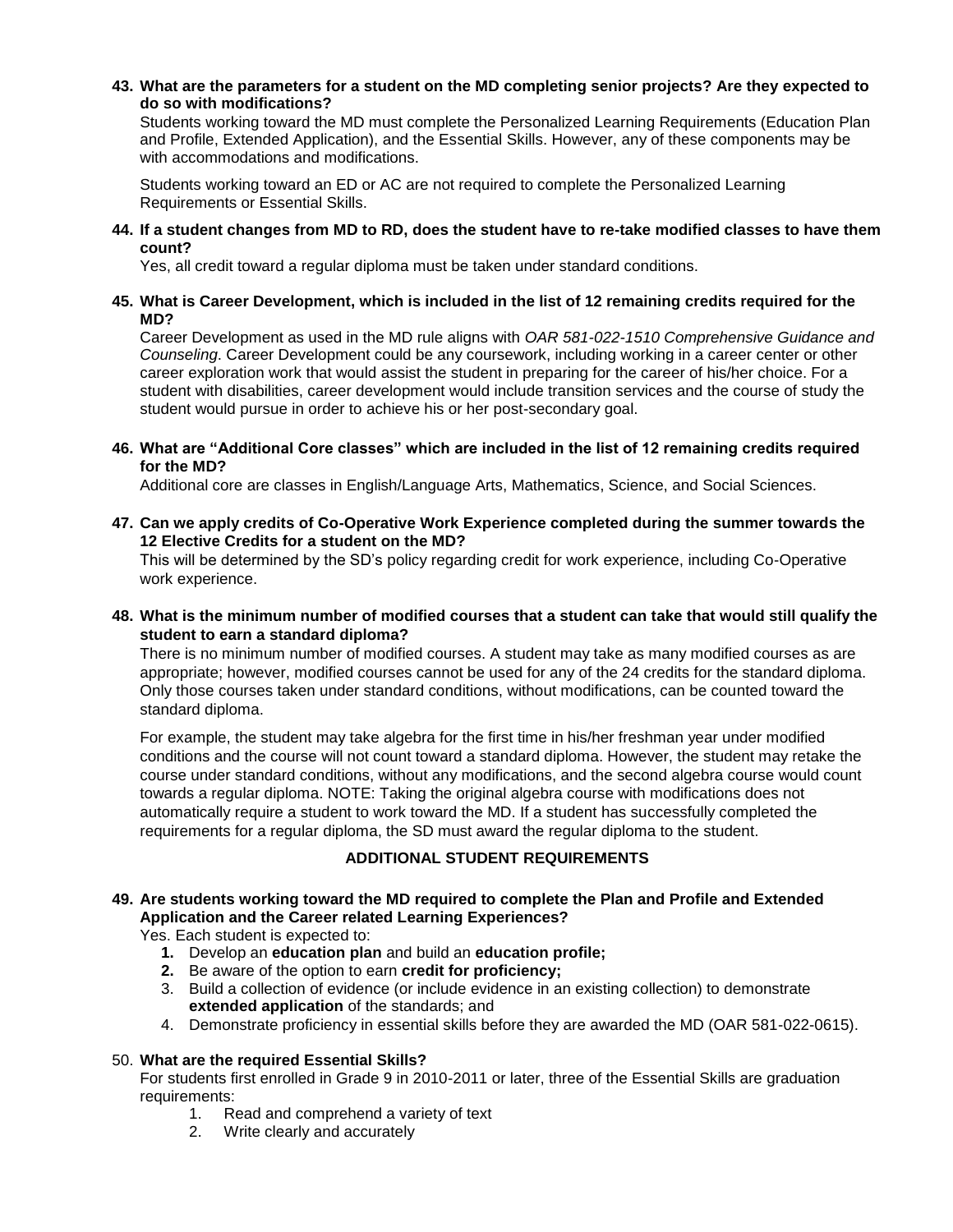# 3. Apply mathematics in a variety of settings

 Additional information regarding Oregon's Essential Skills can be found at http://www.ode.state.or.us/search/page/?id=2042

# <http://www.ode.state.or.us/search/page/?id=2042>51. **Are modifications allowed in the demonstration of the Essential Skills?**

Yes. Students who use modifications on assessments for the Essential Skills are eligible for a Modified Diploma; the use of modifications makes students ineligible for a Regular Diploma.

## For students on IEPS or 504 Plans:

SDs and PCSs may administer modified Work Samples or OAKS assessments consistent with the requirements of the student's IEP or 504 Plan.

## According to *OAR 581-022-0615*:

- school districts may only administer modifications to students with an IEP or 504 Plan and
- school districts may only administer modifications in accordance with the assessment decision made by the student's IEP or 504 team and documented in the IEP or 504Plan.

When modifying an OAKS assessment, the SD or PCS must:

- Ensure that the modifications are in compliance with section 4(d) of *OAR 581-022-0610: Administration of State Tests*.
- Inform the student's parent that the use of a modification on an OAKS assessment will result in an invalid assessment.

*Note:* modified OAKS assessments are not valid for the purposes of school and district accountability.

# For students who are not on an IEP or a 504 Plan:

 SDs and PCSs may administer modifications to Work Samples that are consistent with the modifications the student has received during instruction. *Note:* students who are not on an IEP or a 504 Plan may not receive a modified OAKS assessment.

When modifying a Work Sample, the SD or PCS must ensure that:

- Students have received those same modifications during instruction in the content area to be assessed and in the year in which the Work Sample is administered.
- The modifications have be approved in advance by the student's school team responsible for monitoring the student's progress.

## **52. May modified OAKS assessments be used for accountability purposes?**

 No. Although modified OAKS assessments may be used to fulfill the Essential Skills requirement by modifying assessments and curricula for the purpose of obtaining the MD should be made clear to parents students seeking the MD, these modified assessments are still considered invalid for school and district accountability purposes (i.e., participation and performance). All of the implications associated with and decision-makers.

# **53. For modified assessments, can districts adjust the cut score needed to pass OAKS or the level of rigor needed for a successful work sample?**

 standard. Yes. Modifications, as described in *OAR 581-022-0610*, are practices and procedures that compromise the intent of the assessment through a change in the achievement level, construct, or measured outcome of the assessment. The IEP team or school team responsible for approving modifications for a student's assessment may adjust the administration of the assessment and or the assessment's achievement

## **54. When does the SD determine modifications in OAKS cut score for a modified diploma?**

Throughout a student's high school career, a SD should be using other assessment measures to make informed decisions about academic progress and potential need for targeted instruction. If there is a clear pattern or trend that shows a student is not making progress despite focused instruction and/or remediation, then a SD should consider other options. In addition to the student's assessment performance, a SD should consider their grades in other core content classes. The best time to make this decision varies because of student learning styles and other environmental factors.

# **CONSIDERATIONS**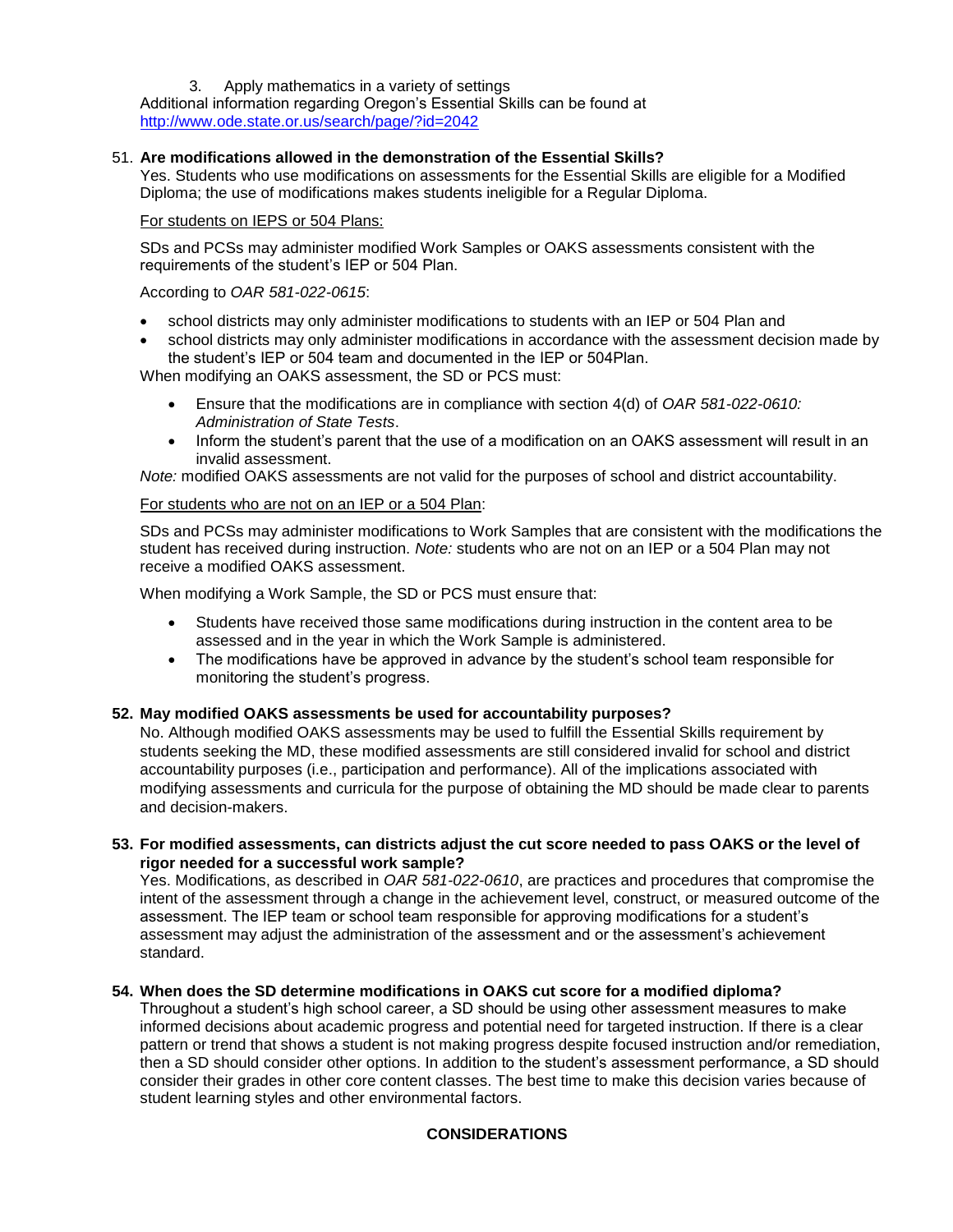## **55. Is a student who receives the MD, ED or AC considered a Dropout for the Cohort Graduation Collection?**

A student who receives the ED or the AC is not counted as a dropout, but is counted as a high school Non-Graduate, specifically an Other Completer, on the cohort graduation collection. Non-Graduates, such as GEDs and EDs and negatively affect the district's cohort graduation rate.

<span id="page-10-0"></span>For students who receive the MD in 2014-15 and later, they will be included as graduates in the Cohort Collection.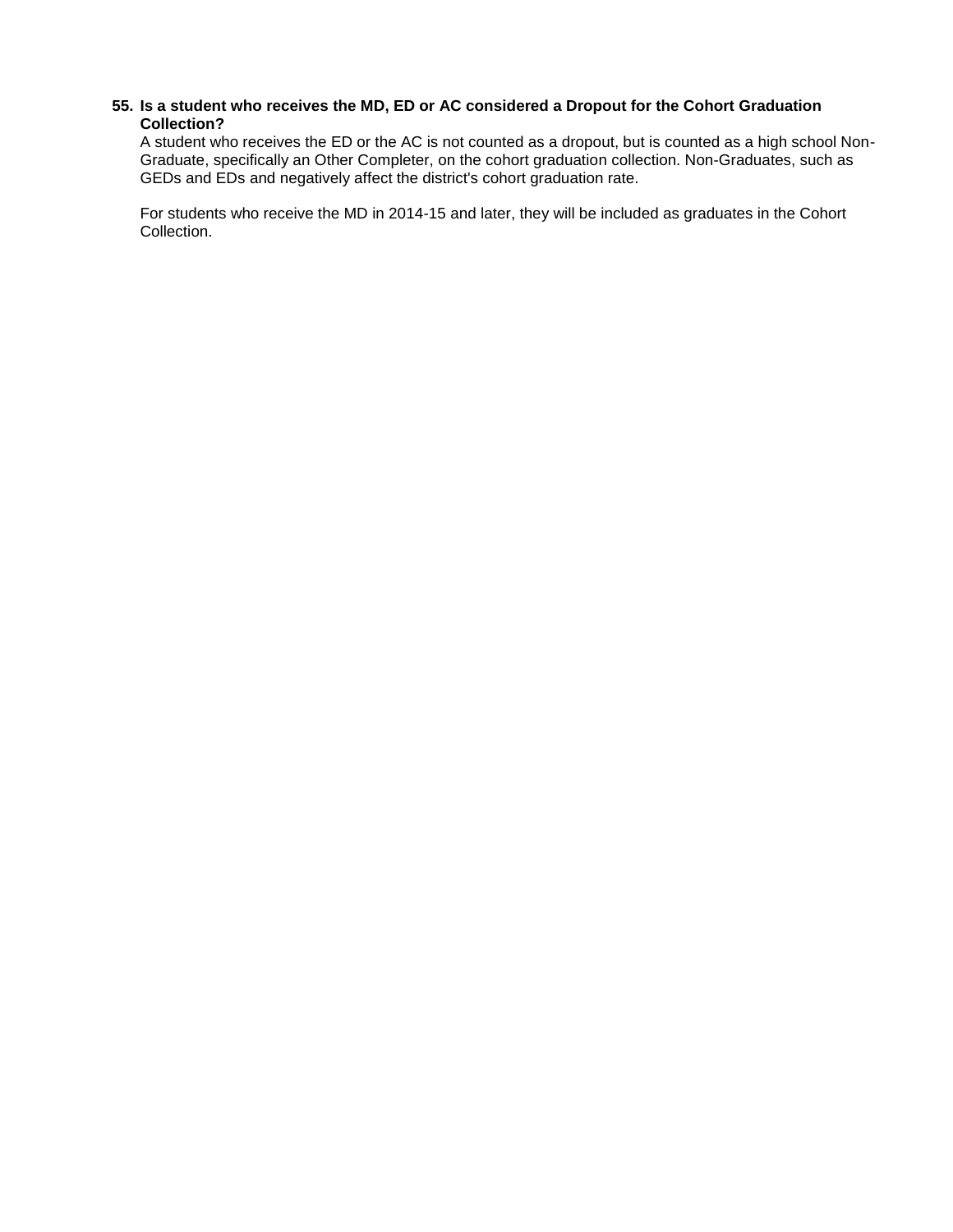# **Transition Services for 18-21 year old students**

- services and hours of other services that are designed to: **56. Does a student attending alternative education programs, public virtual schools or district-placed homebound services require 990 hours of instruction, transition services, and other services?**  Yes. A student who receives the MD, ED or AC must have access to instructional hours, hours of transition
	- Meet the unique needs of the student; and
	- When added together, will provide a total number of hours of instruction and services to the student that equals at least the total number of instructional hours that is required to be provided to students who are attending a public high school (990 hours/year).

The SD responsible for these services is required to follow the Statutes and Rules, for all enrolled students, including those in alternative education, public virtual schools and students placed in homebound services by the district.

The following process is suggested:

- 1. Begin the IEP meeting by assuming the student will have a full day of services, 5 days a week.
- 2. **Based on the student's needs and performance level**, the IEP Team will determine the **instruction**  that the student needs. (e.g., academic instruction, behavioral instruction, social instruction, and/or functional instruction). Write the instruction needed in the form of a measurable goal on the IEP.
- 3. The IEP Team shall determine the amount of time needed for the student to make adequate progress on those goals.
- 4. The IEP Team shall decide what **transition services** the student needs including:
	- Related services (e.g. Occupational Therapy, Physical Therapy, Speech and Language Therapy),
	- Community experience (e.g. recreation activities, job shadowing, volunteering, community living experiences),
	- Development of employment objectives (e.g. how to get a job, write a resume, complete an interview),
	- Post adult living objectives (e.g. life skills, independent living skills); and
	- Functional vocational evaluation. Write the transition services in the form of a measurable goal on the IEP.
- 5. The IEP Team must determine how much *time* per week, per month, or per day the student needs in order for the student to make adequate progress on the goal(s).
- 6. The IEP Team must determine what **other services** the student needs (e.g., comprehensive supports, the Brokerage services, Independent Living Center services, Vocational Rehabilitation services, etc.) Write the other services in the form of a measurable goal on the IEP.
- 7. The IEP Team must determine how much *time* per week, per month, or per day the other agencies must provide to the student in order for the student to make adequate progress on the goal(s). The SD may count those other services paid for or provided by other agencies toward the total 990 hours/year requirement.
- 8. The IEP Team will add all the hours in # 3, 5, and 7 above. This is the number of hours the student is being served. This is the amount of time the IEP Team, including the parent or adult student determined was necessary to meet the student's needs. If that is less than 990 hours/year, the SD will write a letter to the adult student or guardian informing them of:

a) The SD's duty to comply with the total number of 990 hours; and

- b) That the SD cannot unilaterally decrease the total number of hours of instruction and services.
- 9. The IEP Team must then write a statement on the IEP that explains the reasons the student is not accessing 990 hours of instruction and services.
- 10. The SD must receive a signed acknowledgement from the adult student or guardian that they received the information.

# **57. Can the IEP team determine if a student needs less than 990 hours/year of services?**

Yes, based on the student's needs and performance level, the IEP Team can determine if a student needs less than 990 hours/year of services.

 If the IEP Team determines that the student will receive less than 990 hours/year, the SD will write a letter to the adult student and guardian informing them of:

- a) The SD's duty to comply with the total number of 990 hours; and
- b) That the SD cannot unilaterally decrease the total number of hours of instruction and services.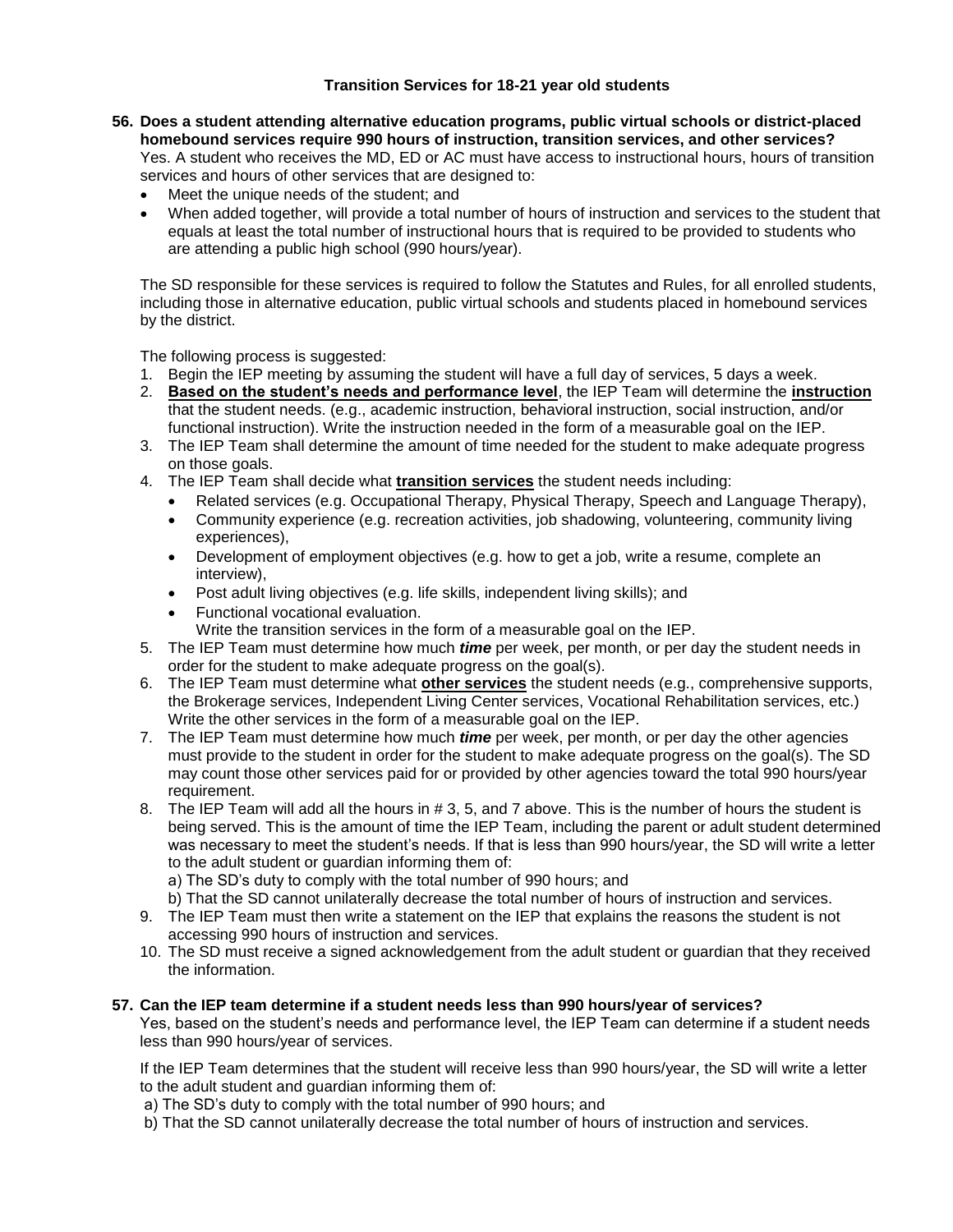The SD must receive a signed acknowledgement from the adult student or guardian that they received the information.

 The IEP Team must then write a statement on the IEP that explains the reasons the student is not accessing 990 hours of instruction and services.

**58. Do the instructional hours that are part of the 990 hours per year all need to be special education or specially designed instruction?** 

 No, all instructional hours included in the 990 hours per year do not need to be specially designed instruction.

#### **59. What non-academic hours can be counted in the 990 hours/year (e.g., transportation)?**

 related activities involving students directly may be included in the required instructional hours. However, School assemblies, student orientations, testing, parent-teacher conferences, and other instructionally transportation to and from school, passing times between classes, non-instructional recess and lunch periods shall not be included unless the student is being taught these skills through specially designed instruction listed on the student's IEP. Passing time is defined as those minutes between segments of the program that is included in the school's daily schedule.

With a local school board approval, annual instructional hour requirements may be reduced as follows:

- Up to a total of thirty (30) hours to accommodate staff development activities, pupil transportation schedules, or other local program scheduling arrangements;
- Up to a total of fourteen (14) hours of emergency school closures due to adverse weather conditions and facility failures; and
- The instructional time requirement for twelfth-grade students may be reduced by action of a local school board for an amount of time, not to exceed thirty (30) hours of instructional time.

## **60. IDEA gives districts the authority to designate the location of special education and related services. Does on-site access to resources at each high school for the diploma options contradict what has been set forth in IDEA?**

 exceeding the Federal Statute. States may go beyond the requirements as stated in Federal statutes and This statute, *ORS 329.451 High school diploma; modified diploma; extended diploma; alternative certificate; grade level advancement,* passed by the Oregon Legislature in 2011 is an example of a State meeting and regulations.

**61. If a district sponsored high school provides access, must the district sponsored charter school also provide access?** 

Yes, the SD and PCS must ensure that students have **on-site** access to the appropriate resources to achieve a high school diploma, the MD, ED, or AC at each high school in the school district including public charter high schools.

- **62. How does the rule for on-site access at each high school apply to Virtual Charter Schools?**  The SD responsible for these services is required to follow the Laws and Rules in all situations, including alternative education, public virtual school and district placed students receiving homebound services.
- **63. Can a rural school consolidate students and send them to a bigger high school (that provides access already), and still meet the requirements mandated by the law?**  No, a school district or public charter school must ensure that students have **on-site access to the appropriate resources** to achieve a high school diploma, a modified diploma, an extended diploma or an alternative certificate **at each high school** in the school district or at the public charter high school.
- <span id="page-12-0"></span> The individual student's school day is defined by the number of hours of instruction, transition services and other services the student will receive as determined by the IEP Team. The IEP Team must determine what SD should count those other services toward the total 990 hours/year. **64. Do the services provided by Brokerages outside of the school day count toward the 990 hours? other services** the student needs (e.g., comprehensive supports, the Brokerage services, Independent Living Center services, Vocational Rehabilitation services, etc.) If the Brokerage services are part of the "other services" determined by the IEP Team as necessary and part of the student's school day, then the

## **Interagency Agreements**